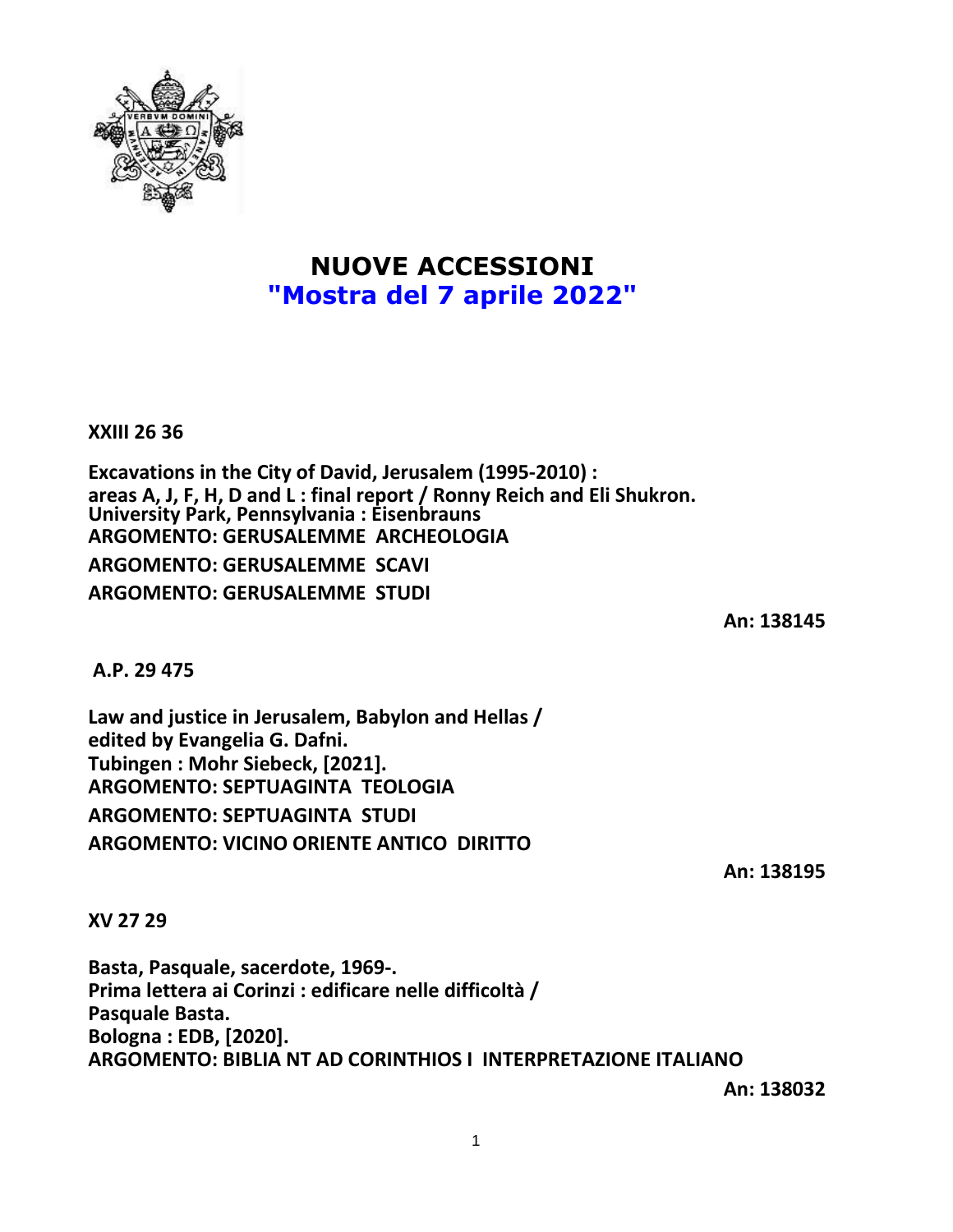2

**XVII 100 53**

**Elliott, Simon, 1965-. Old Testament warriors : the clash of cultures in the Ancient Near East / Simon Elliott. Oxford & Philadelphia : Casemate, 2021. ARGOMENTO: BIBLIA VT GUERRA ARGOMENTO: VICINO ORIENTE ANTICO POPOLI ARGOMENTO: VICINO ORIENTE ANTICO BIBBIA ARGOMENTO: GUERRA VICINO ORIENTE ANTICO**

**An: 138049**

**XIII 37 30**

**Garber, Zev, 1941-. Judaism and Jesus / by Zev Garber and Kenneth Hanson. Newcastle upon Tyne, UK : Cambridge Scholars Publishing, 2020. ARGOMENTO: GESU CRISTO GIUDEO ARGOMENTO: GESU CRISTO E GIUDAISMO**

**An: 137807**

**XIII 52 A 32**

**Grilli, Massimo, sacerdote, 1948-. Il discorso della montagna : utopia o prassi quotidiana? / Massimo Grilli. Bologna : EDB, [2016]. ARGOMENTO: BIBLIA NT MATTHAEUS 5 7 ARGOMENTO: BIBLIA NT MATTHAEUS INTERPRETAZIONE ITALIANO**

**An: 138488**

**VIII 33 C 13-14**

**Konkel, August Harold, 1948-. 1 & 2 Chronicles / August H. Konkel. Harrisonburg, Virginia ; Kitchener, Ontario : Herald Press, [2016]. ARGOMENTO: BIBLIA VT CHRONICORUM COMMENTI INGLESE**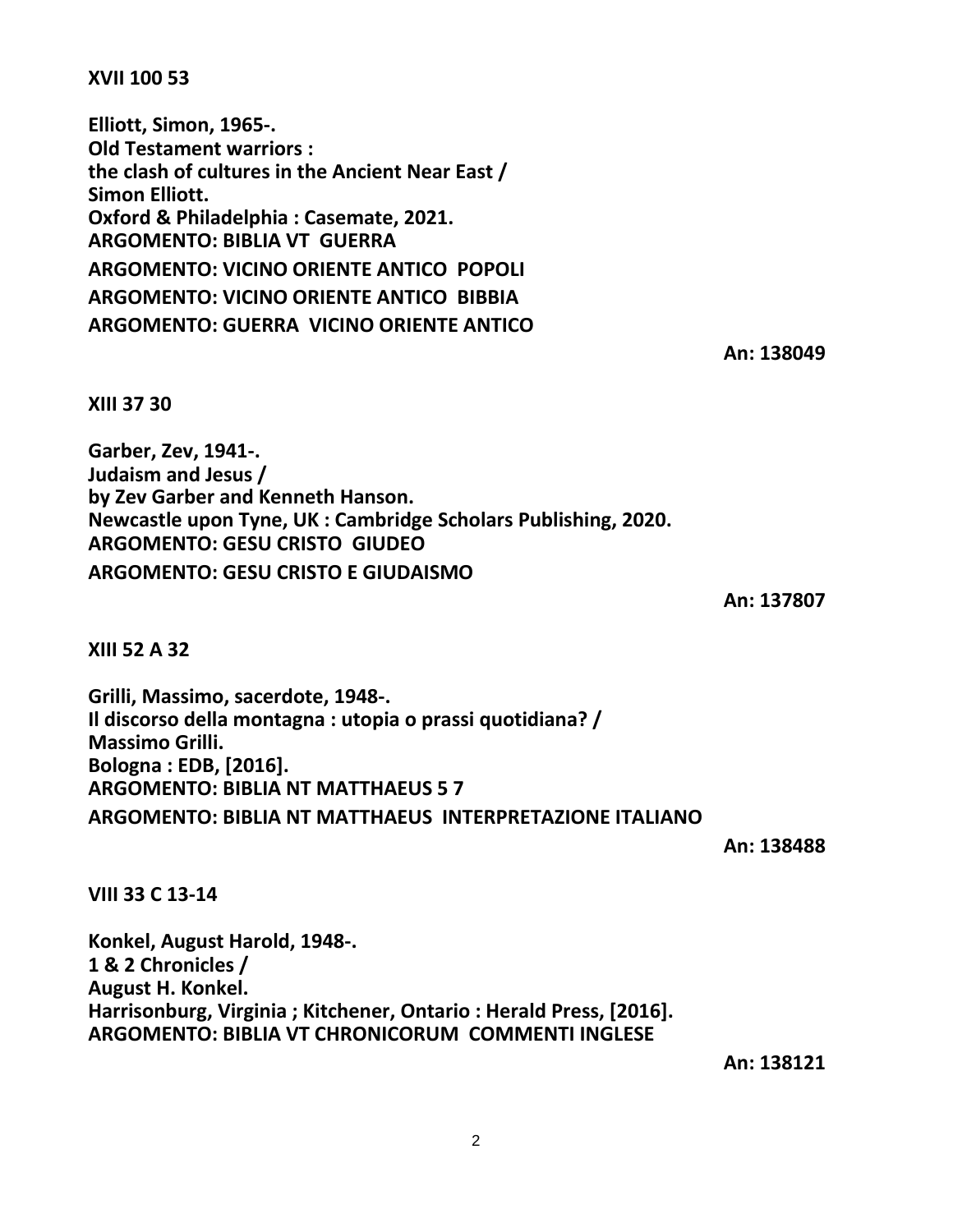**XXXVI 34 34**

**Letta, Cesare, 1944-. Tra umano e divino : forme e limiti del culto degli imperatori nel mondo romano / Cesare Letta. Sarzana ; Lugano : Agorà & Co., [2020]. ARGOMENTO: IMPERATORE CULTO ARGOMENTO: ROMA IMPERO POTERE**

**An: 137848**

**XIII 57 46**

**Levine, Amy-Jill, 1956-. Short stories by Jesus : the enigmatic parables of a controversial rabbi / Amy-Jill Levine. New York, NY : HarperOne, an imprint of HarperCollinsPublishers, 2015. ARGOMENTO: GESU CRISTO PARABOLE INTERPRETAZIONE INGLESE**

**An: 138739**

**XIII 52 A 33**

**Manicardi, Ermenegildo, sacerdote, 1948-. Regno dei cieli e pieno compimento : il Discorso del monte nel Vangelo secondo Matteo / Ermenegildo Manicardi. Bologna : EDB, [2022]. ARGOMENTO: BIBLIA NT MATTHAEUS 5 7 ARGOMENTO: BIBLIA NT MATTHAEUS INTERPRETAZIONE ITALIANO**

**An: 138541**

**XIII 13 31**

**Marguerat, Daniel L., 1943-. Vie et destin de Jésus de Nazareth / Daniel Marguerat. Paris : Éditions du Seuil, [2019]. ARGOMENTO: GESU CRISTO VITA**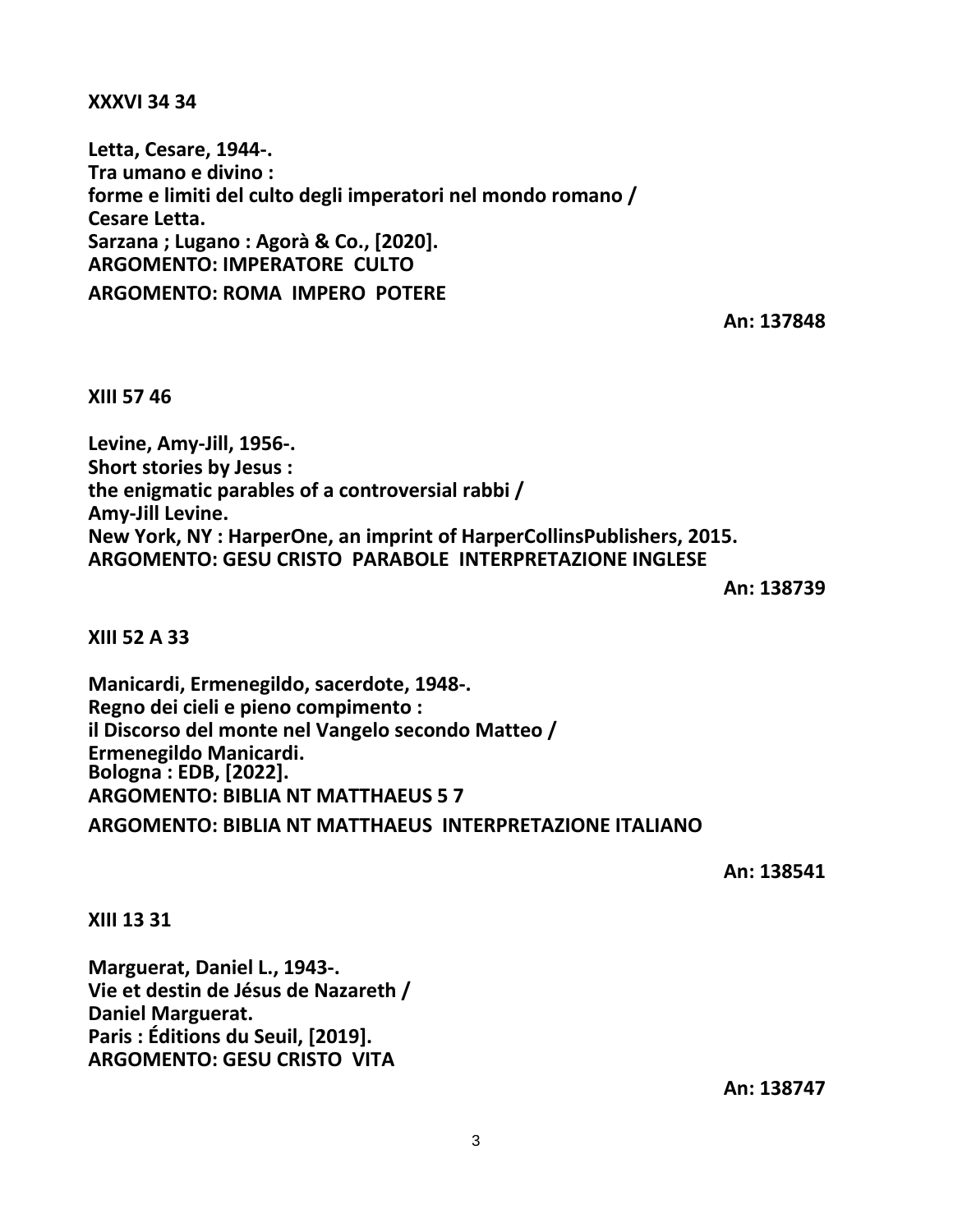**XIII 57 47**

**Mayo, Maria. Amy-Jill Levine, Short stories by Jesus : the enigmatic parables of a controversial rabbi : participant guide / by Maria Mayo. Nashville : Abingdon Press, [2018]. ARGOMENTO: GESU CRISTO PARABOLE INTERPRETAZIONE INGLESE**

**An: 138741**

**XXV 84 103**

**Morenz, Ludwig D., 1965-. Vom Kennen und Können : zur Mentalitäts- und Mediengeschichte des Mittleren Reiches im Horizont von Abydos / Ludwig D. Morenz. Berlin : EBVerlag, [2020]. ARGOMENTO: EGITTO ANTICO ISCRIZIONI ARGOMENTO: ABYDOS CITTA ESTINTA**

**An: 138172**

**XXVI 82 23**

**Neher, André, 1914-1988. Critique biblique et tradition juive suivi de trois textes sur la Bible / André Neher ; édités, annotés et présentés par Enrico Lucca. Paris : Éditions de l'éclat, [2022]. ARGOMENTO: NEHER ANDRE 1914 1988 ARGOMENTO: BIBLIA VT ESEGESI GIUDAICA**

**An: 138743**

**XVII 85 24**

**Penna, Romano, sacerdote, 1937-. Battesimo e identità cristiana: una doppia immersione / Romano Penna. Cinisello Balsamo (MI) : San Paolo, 2022. ARGOMENTO: BATTESIMO CHIESA PRIMITIVA ARGOMENTO: BATTESIMO BIBLIA ARGOMENTO: IDENTITA RELIGIOSA**